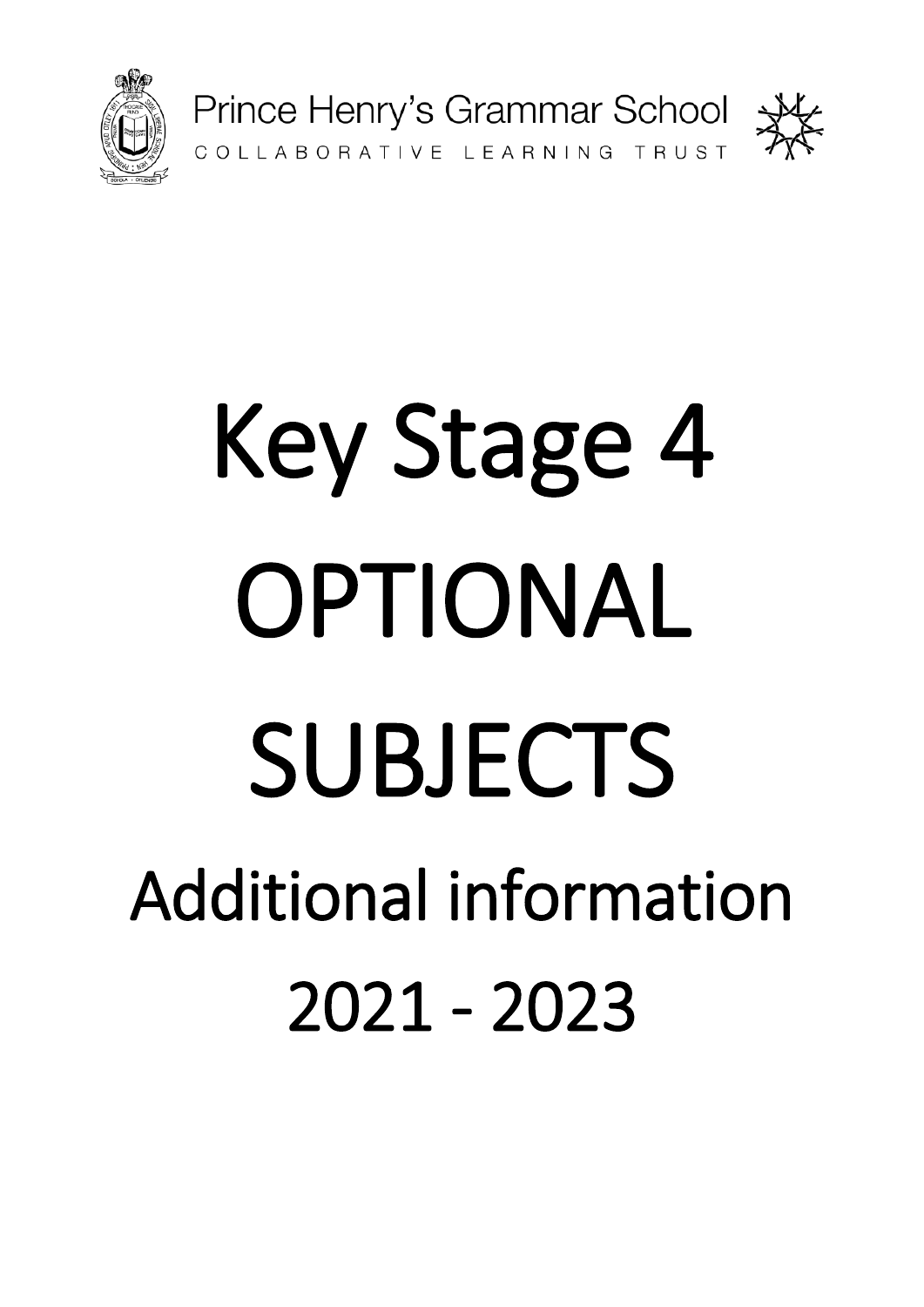**Subject**: Art (GCSE) **Faculty**: Art & Design **Faculty Leader**: Mr S Green

# **Course Content:**

In **Art** you will work in many different media including: oil and acrylic painting, drawing, etching, printing, mixed media, textile batik and ceramics. You may also work in a range of three-dimensional materials such as Carving, Modelling, Clay work, Construction and Mixed Media. You will research art history, develop your I.T. and communication skills through the creation and maintenance of your own blog to record and evidence your work. The artists experience will be enhanced through art field trips to galleries and museums.

Art continues to be a very successful course at GCSE with students achieving high levels of attainment and many students have gone onto Art College and to study Art at University, pursuing careers including Fine Art, Architecture, Design, Graphics, Illustration, Art History, Visual Communication and Gallery Curatorship.

# **Why should you choose to study this subject in KS4?**

Students should study Art at KS4 as it is an area of the curriculum that celebrates individuality and offers the student a creative voice. Art at KS4 will give you a range of technical skills that you will be able to apply to your own ideas as the course develops. You will experience a wide range of artistic styles. Your teacher will give you independence and confidence in research to help towards your final outcomes throughout the two year course.

# **Assessment information**

# **This qualification will be awarded GCSE levels 9 to 1**

60% of your grade will be coursework that will be a selected portfolio from both year 10 and 11.

40% of your grade will be from your final project produced over the final 5 months of the course in year 11.

# **Progression routes**

GCSE Art & Design would be an ideal course to go onto A Level and Art Colleges. Future careers using these subjects could be in a wide range of work in the growing creative industries such as Architecture, Graphic Design, Interior Design, Public Art, Fashion & Marketing, Illustration and Computer Aided Design.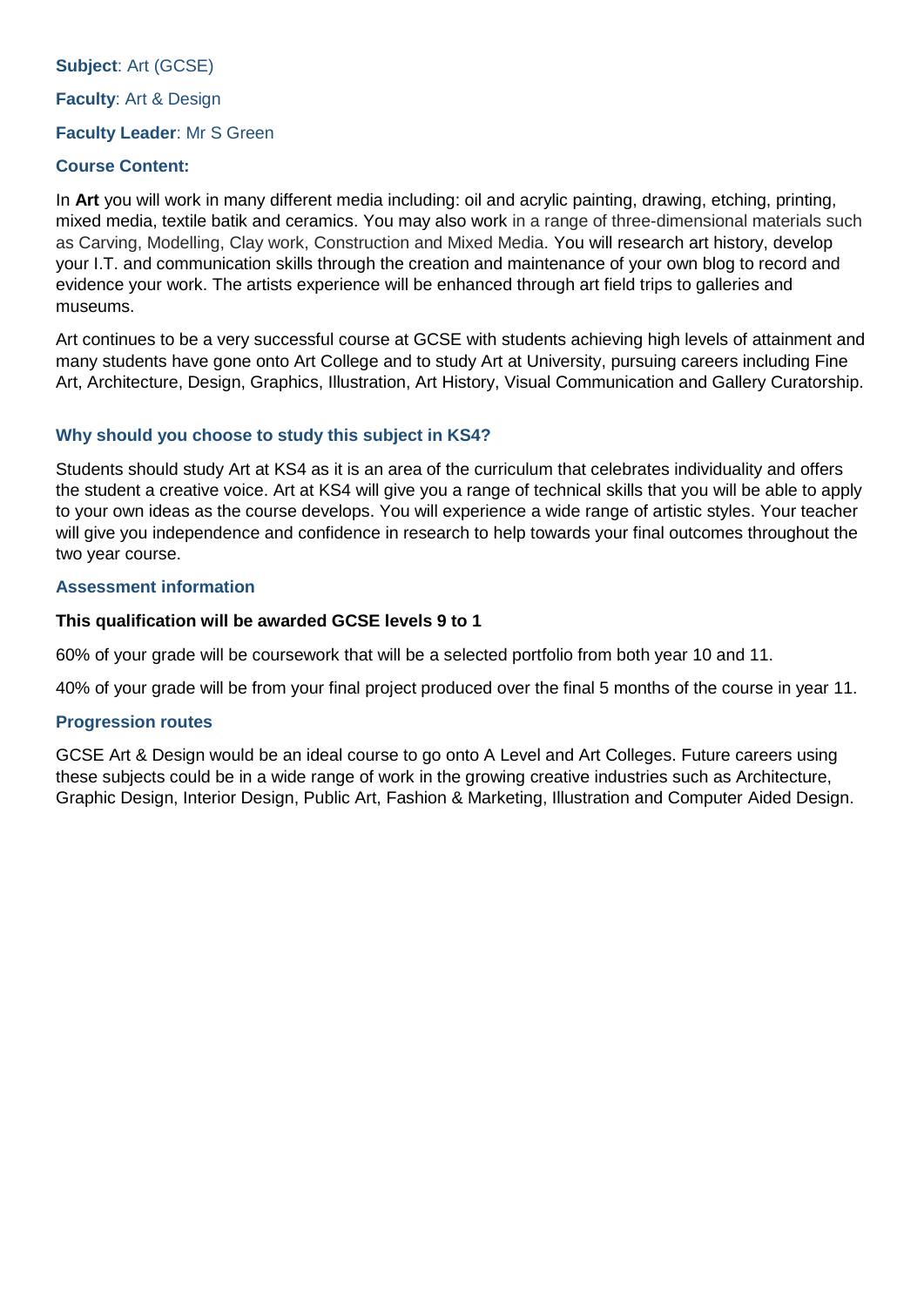**Subject**: Business Studies (GCSE)

**Faculty: Technology, Design and Innovation** 

**Faculty Leader**: Mrs A Blakeley

**Course Leader**: Mrs B Hall

# **Course Content:**

The world of business affects each and every one of us on a daily basis. Whether you have ambitions to work in business or set up your own business, this course will give you a valuable insight into how businesses are set up and managed, how and why some businesses succeed whereas others fail. There are six key themes to the course:

- **Business in the real world**
- **Influences on business**
- **Business operations**
- **Human resources**
- **Marketing**
- **Finance**

The specification has been designed to make full use of a range of teaching and learning methods including independent investigation and research, ICT, case studies, business simulations and discussion/ debate. The course develops key skills such as communication, problem solving, critical analysis and evaluation. It forms an ideal foundation to studying A Level Business, Economics, Accountancy or Law or as a platform for a future career in Business, Retail, Management or Entrepreneurship.

# **Why should you choose to study this subject in KS4?**

The world of business affects each and every one of us daily. Whether you have ambitions to work in, or set up your own business, this course will give you an insight into how businesses operate and will also help to develop the skills needed to be successful in a wide range of future careers. You will learn about how businesses are set up, organised and financed and how they use marketing, advertising and the growth of social media to help them sell their products and services. The importance of recruiting and training employees is also studied, as well as the evolving and dynamic global nature of business. The course will challenge your opinions and views on more serious issues such as the ethics of fast fashion or Starbucks not paying a penny of UK corporation tax in recent years. Business Studies develops essential communication, planning and evaluation skills and makes you more aware of your role as consumers, workers and potentially business owners. It will help develop your ability to investigate and enquire, build arguments and make informed judgments.

# **Assessment information**

# **This qualification will be awarded GCSE levels 9-1**

Paper 1 – Influences of operations and HRM on Business Activity - External Examination worth 50%

Paper 2 – Influences of Marketing and Finance on Business Activity - External Examination worth 50%

# **Progression routes**

Business Studies is an ideal base for a range of A Level subjects, however specifically Economics, Business Studies, BTEC Business or other related subjects such as Law and Accounting. It also forms an ideal foundation for a wide range of careers but is particular relevant if you want work in the Human Resources, Marketing and Finance department of either a small or large business. It is also relevant if you want to work as an accountant, stock broker, recruitment consultant or be an entrepreneur and set up your own business.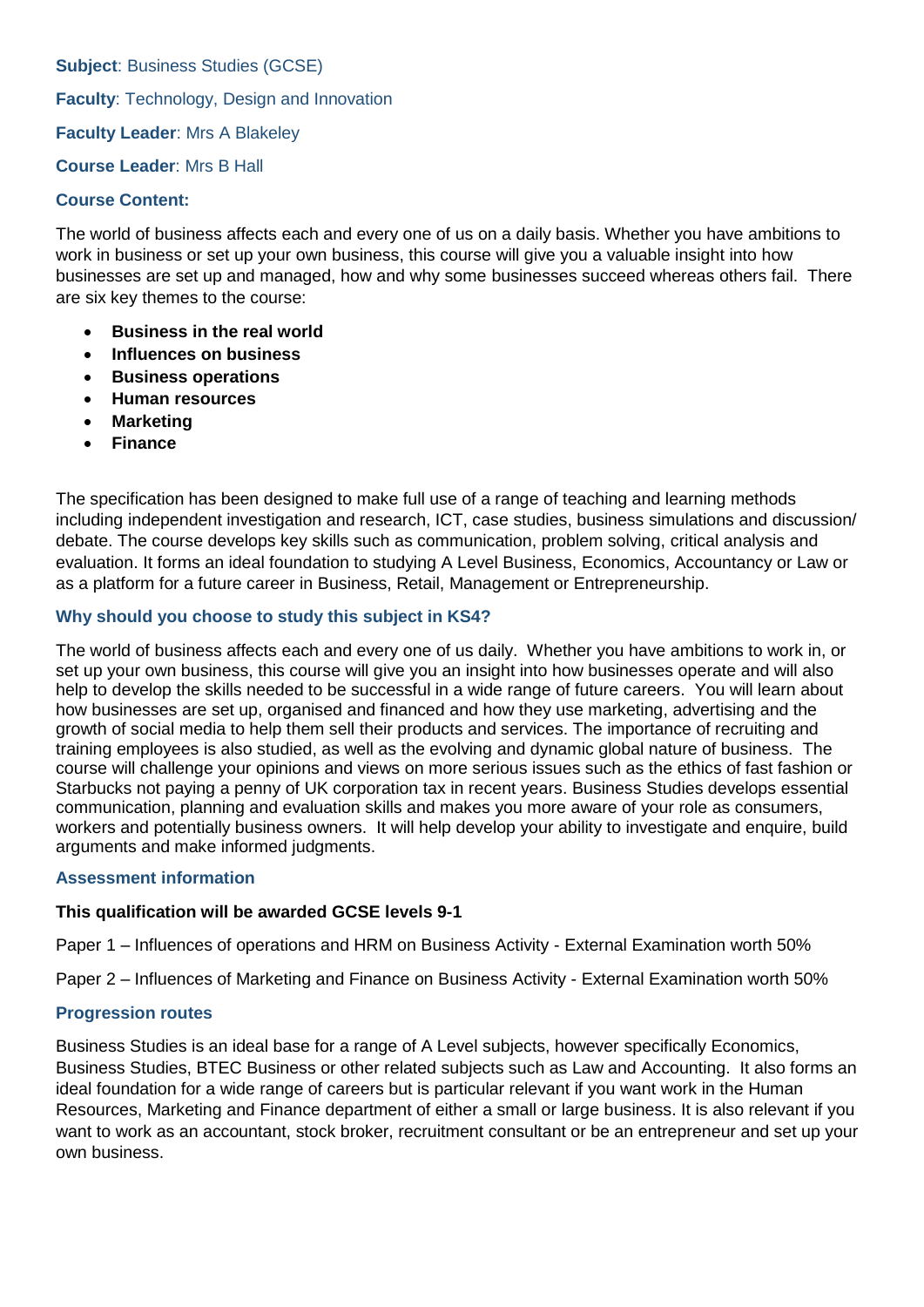**Subject**: Computer Science (GCSE)

# **Faculty**: ICT & Media Communications

# **Faculty Leader**: Mr S Hunt

# **Course Content:**

Students studying this exciting, challenging and modern GCSE will learn how to: create applications that run on mobile devices; operate in a web-enabled environment; create simple computer games, and gain an understanding of the fundamental concepts around creating software applications. A problem solving and solid work ethic is required to do well on this course. This course will provide a great platform for students wishing to study 'A' level Computer Science.

This is a demanding and academic subject and students should be confident mathematicians.

# **What are the benefits of continuing to participate in this subject in KS4?**

Computers are everywhere. We use mobile phones, TVs and cars that include large amounts of software; almost everyone has a computer in their home and virtually everyone under 30 plays computer games. These systems all rely on advanced computer science. You will learn how to think and solve problems in a logical way and how to express your solutions as computer programs.

The GCSE Computer Science course will get you working with real-world, practical programming techniques that will give you a good understanding of what makes technology work.

Computer science is not the same as IT. We focus on principles and technology, not how to use computer applications. GCSE Computer Science counts towards the English Baccalaureate science measure, offering you a new option that achieves maximum recognition.

# **Assessment information**

# **This qualification will be awarded GCSE levels 9 to 1**

This Computer Science qualification will improve computational thinking, helping you to develop the skills to solve problems and design systems that do so. The course is assessed through 2 examined components:

- $\triangleright$  The first component is an exam focused on computer systems covering the physical elements of computer science and the associated theory (50%)
- $\triangleright$  The second component is focused on the core theory of computer science and the application of computer science principles, with many programming and computational problems to solve (50%)
- $\triangleright$  Programming Project: All students have the opportunity to complete a full programming project, and although this does not count towards the final qualification, it enables all students to build a comprehensive understanding of applying a range of programming principles.

You will learn at least two different and relevant 'real-world' programming languages on this course.

# **Progression routes**

This challenging course is ideal preparation for the A-Level Computer Science course.

A survey by '*CareerCast*' rates Software Engineer as 2nd highest out of 200 career options. The demand for skilled computer science students is continually growing, and outstripping supply. Computer Science graduates are highly demanded by employers both in the UK and globally.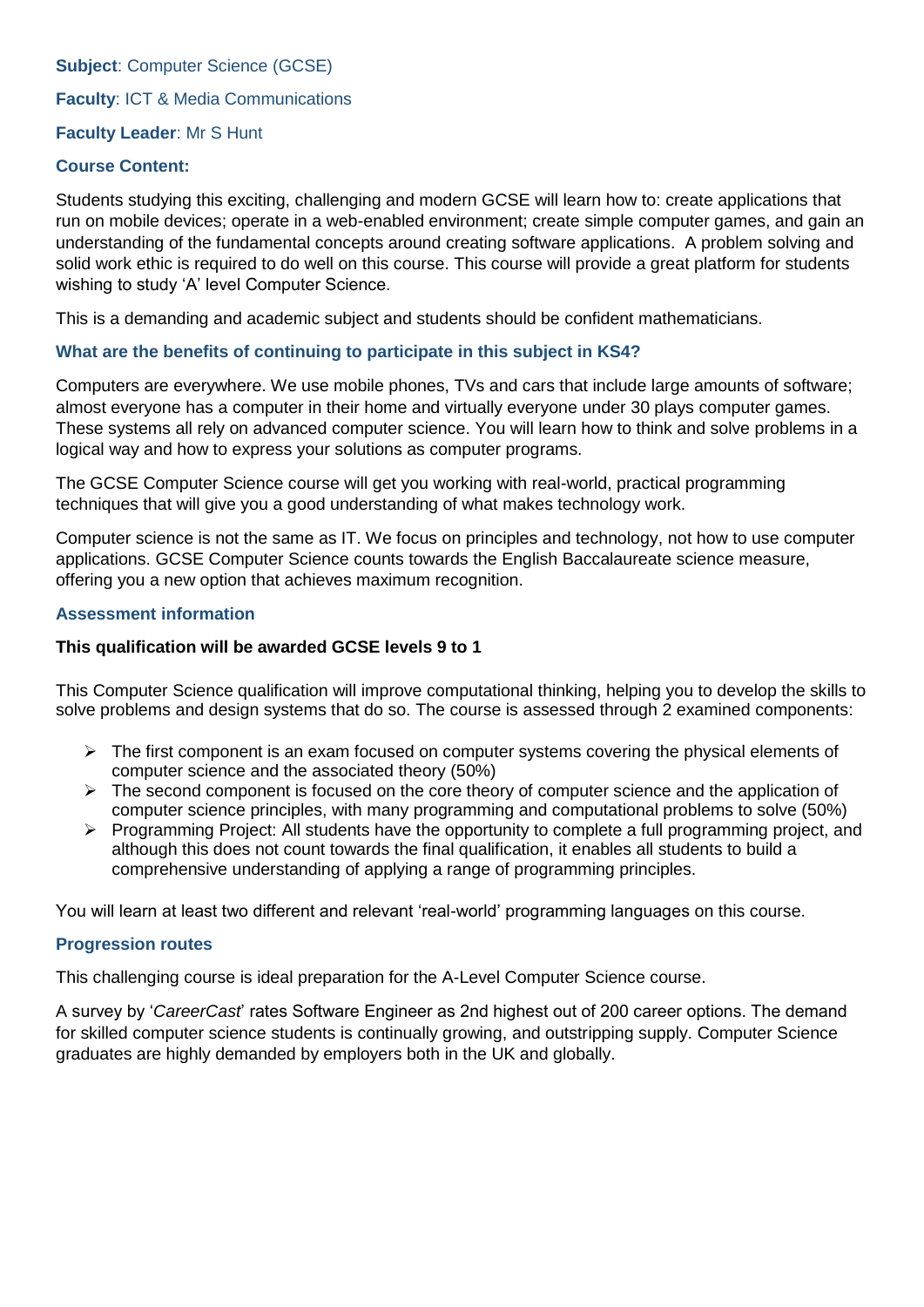**Subject**: Creative iMedia (OCR Certificate)

**Faculty**: ICT & Media Communications

# **Faculty Leader**: Mr S Hunt

# **Course Leader**: Mrs S Ellis

# **Course Content:**

The OCR Certificate in Creative iMedia is an exciting combination of ICT and Media designed for practically minded students who wish to work in the Digital Creative Media Industries. The course will be taught by a combination of Media and ICT specialists. During the course, you will learn how to effectively plan digital media products during pre-production. You will also complete units in creating digital graphics, creating websites and creating digital video. 75% of the course is assessed by practical assignments and 25% of the marks come from an exam.

# **What are the benefits of continuing to participate in this subject in KS4?**

The Digital Media play an important part in many areas of our everyday lives and are also an important part of the UK economy. There is a demand from employers for an increasingly skilled and technically literate workforce as more and more media products are produced digitally. The OCR Level 2 Certificate in Creative iMedia provides students with specific and transferable skills and a solid foundation in understanding and applying this subject, whether it is in employment or higher education. The Certificate in Creative iMedia will equip you with a range of creative media skills and provide opportunities to develop, in context, desirable, transferable skills such as research, planning, and review, working with others and communicating creative concepts effectively

# **Assessment information**

# **The Qualification will be awarded Distinction (\*), Distinction, Merit, Pass**

#### There are four units :

**Pre- production Skills** – Externally Assessed ( 1hr 30 Exam) On completion of this unit, students will understand the purpose and uses of a range of pre-production techniques. They will be able to plan preproduction of a creative digital media product to a client brief, and will understand how to review preproduction documents. This

**Creating digital Graphics** – (Centre Assessed Task ) On completion of this unit, students will understand the purpose and properties of digital graphics, and know where and how they are used. They will be able to plan the creation of digital graphics, create new digital graphics using a range of editing techniques and review a completed graphic against a specific brief. This unit will build on and develop skills already learned in Key stage 3 IT lessons.

**Creating a multipage website** – (Centre Assessed Task) On completion of this unit, students will be able to explore and understand the different properties, purposes and features of multipage websites, plan and create a multipage website and review the final website. This unit will build on and develop skills already learned in Key stage 3 IT lessons.

**Creating a digital video sequence** – (Centre Assessed Task ) On completion of this unit, students will understand the purpose of digital video products and where they are used. They will be able to plan a digital video sequence, create and edit a digital video sequence

# **Progression routes**

Students who take this qualification can progress to A Level Media Studies, or a Level 3 Cambridge Technical Certificate in Creative Media or ICT in the sixth form. This qualification is equally useful if you are going on to college to take a vocational qualification such as BTEC or seek a post 16 Apprenticeship.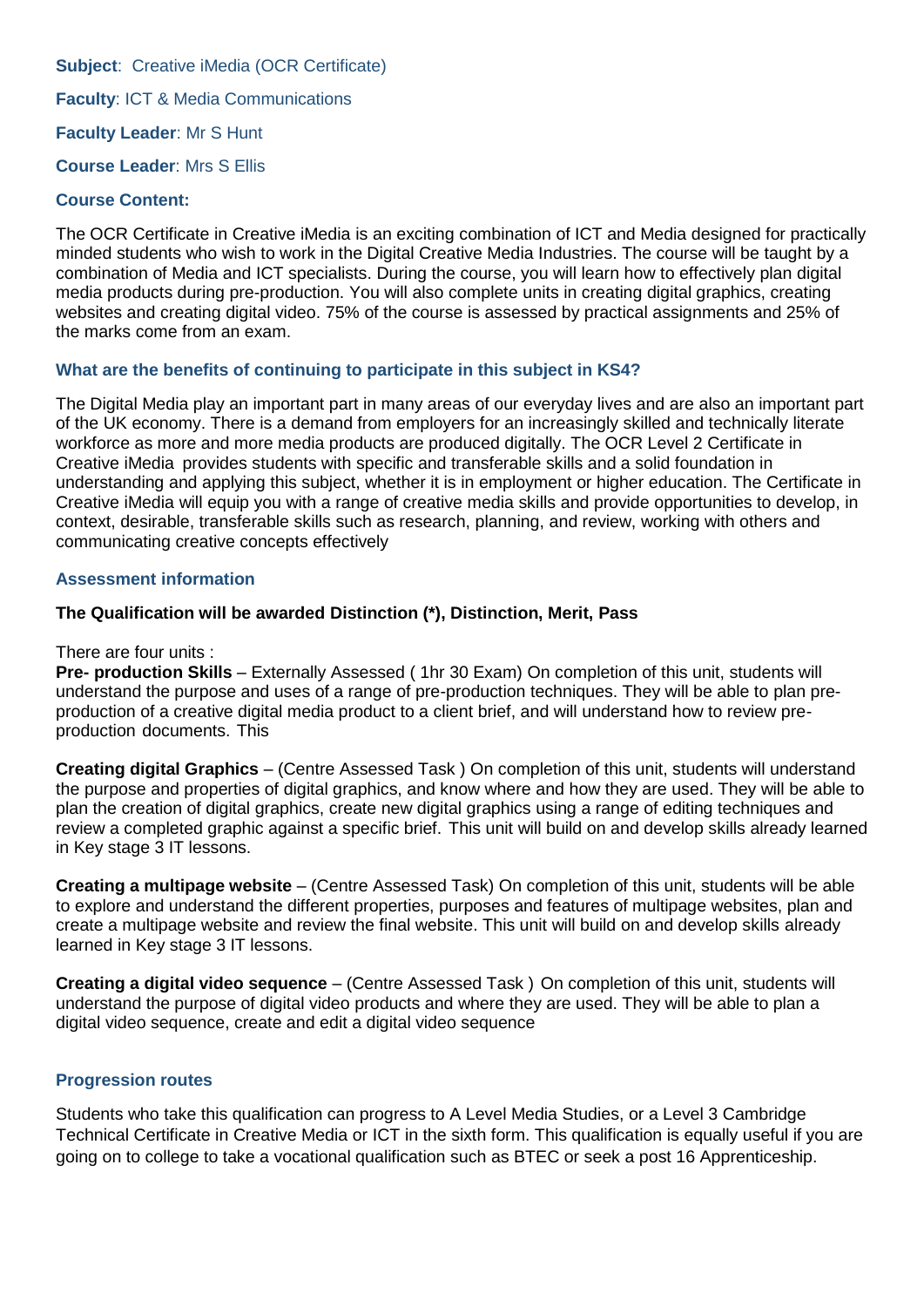# **Subject: Design and Technology (GCSE)**

**Faculty: Design, Technology and Innovation** 

**Faculty Leader**: Mrs A Blakeley

#### **Course Leaders**: Mrs C Burton

#### **Course Content:**

GCSE Design and Technology will prepare students to participate confidently and successfully in an increasingly technological world. Students will gain awareness and learn from wider influences on Design and Technology including historical, social, cultural, environmental and economic factors. Students will get the opportunity to work creatively when designing and making and apply technical and practical expertise.

Our GCSE allows students to study core technical and designing and making principles, including a broad range of design processes, materials, techniques and equipment. They will also have the opportunity to study specialist technical principles in greater depth.

This qualification is linear. Linear means that students will sit all their exams and submit all their non-exam assessment at the end of the course.

# **Why should you choose to study this subject in KS4?**

Design & Technology helps to prepare you for life in an advanced technological society and could lead to a career in areas which are vital for the future whilst developing entrepreneurial skills. Students learn to work independently – particularly in year 11, which allows them to be more creative and effective time managers.

#### **Assessment information**

#### **This qualification will be awarded GCSE levels 9 – 1**

Assessment is both through coursework 50% and an exam worth 50% of the final grade.

- Written exam: 2 hours, worth 100 marks, 50%.
- Practical application of core technical principles, specialist technical principles, designing and making principles. (Non-exam assessment) 30–35 hours approx. 100 marks, 50%.

# **Task(s)**

- Substantial design and make task
	- Assessment criteria:
		- o Investigating
		- o Designing
		- o Making
		- o Analysing and Evaluating
- Students will produce a working product (prototype) and a portfolio of evidence (max 20 pages)

#### **Progression routes**

Students who study Design & Technology can progress further to A Level Design & Technology: Product Design before a career in growth areas such as architecture, graphic and product design and project management. Higher education institutions view the subject favourably as it demonstrates curricular diversity and an ability to use a wide range of skills.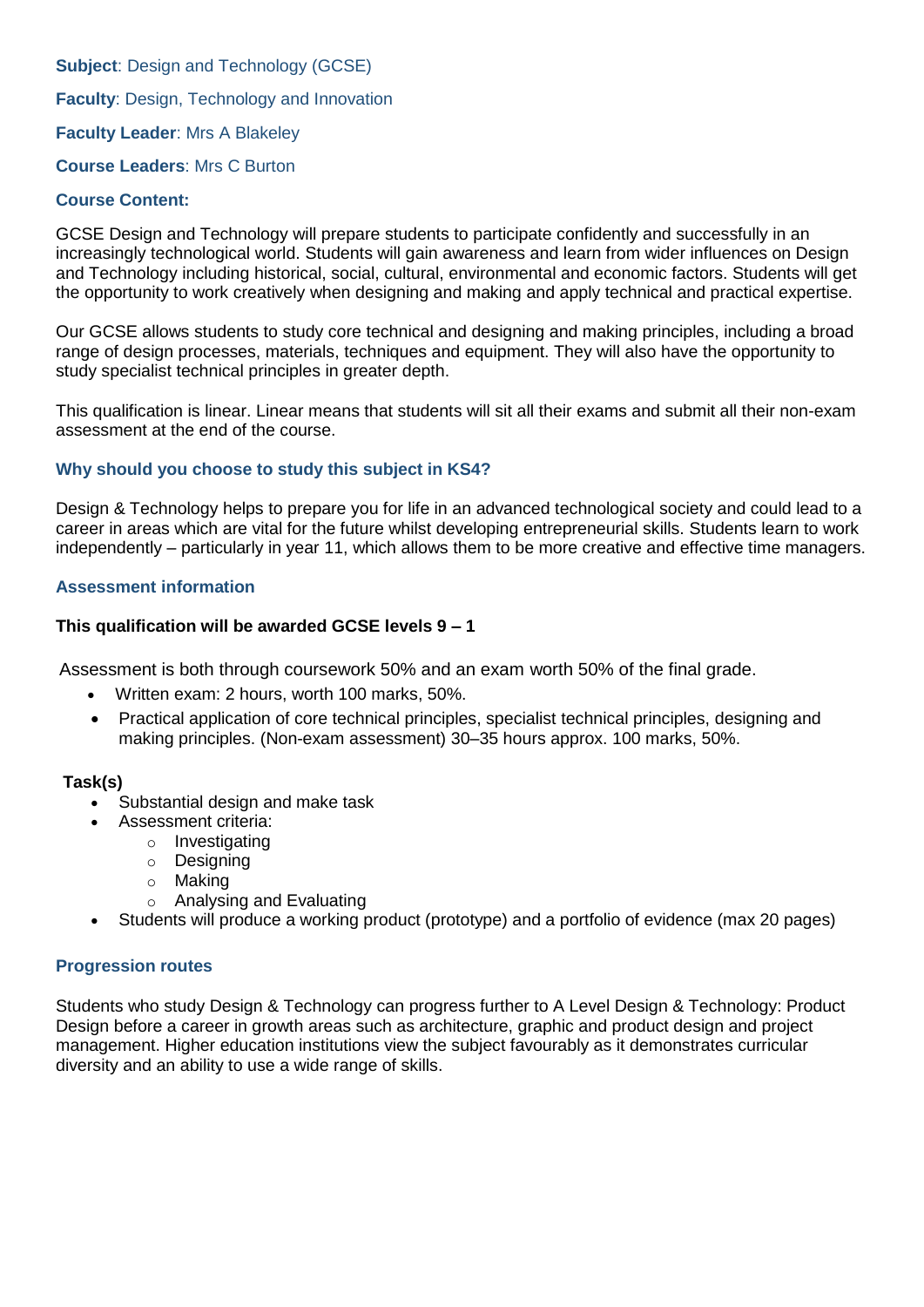**Subject**: Drama (GCSE) **Faculty**: Performing Arts **Faculty Leader**: Mr P Condry **Course Leader**: Mrs Y Wittering **Course Content:**

Drama is an excellent subject to build confidence, communication and social skills. It is studied and examined through three components within the OCR examination board.

Students will study a wide range of texts throughout the course. Additionally, students will explore the following roles in the practical work: Director, Performer, Lighting Designer, Sound Designer, Set Designer, and Costume Designer.

Component 1: Devising drama. Students explore a stimulus through practical workshops and submit notes in the form of a Written Portfolio, describing and evaluating their work journey. (30%)

Component 2: Presenting and performing text. Students explore and perform a script through a series of workshop sessions. (30%)

Component 3: Drama Performance and response. Students study and view the professional work of others. There is a written exam worth 40% of the qualification.

#### **Why should you choose to study this subject in KS4?**

Drama provides an educational environment where self-expression, both physical and vocal, is used to creatively explore texts and issues which are relevant and important to young adults. Drama fosters and develops confidence and the important skill of being able to work cooperatively and creatively with others in order to achieve a shared goal.

Drama is not just about learning to become a performer or perusing a theatre related career. It is about becoming a person who can negotiate, be flexible, be empathetic and express ones ideas and opinions articulately.

#### **Assessment information**

#### **This qualification will be awarded GCSE levels 9 to 1**

Component : Devising drama- Practical. (30%)

Component : Presenting and performing text. (30%)

Exam Component : Performance and response. Exploration of a set text and a Live Production Section. Written exam of the qualification. (40%)

#### **Progression routes**

A level Drama and Theatre Studies

Performance Arts courses at A level, BTEC or equivalent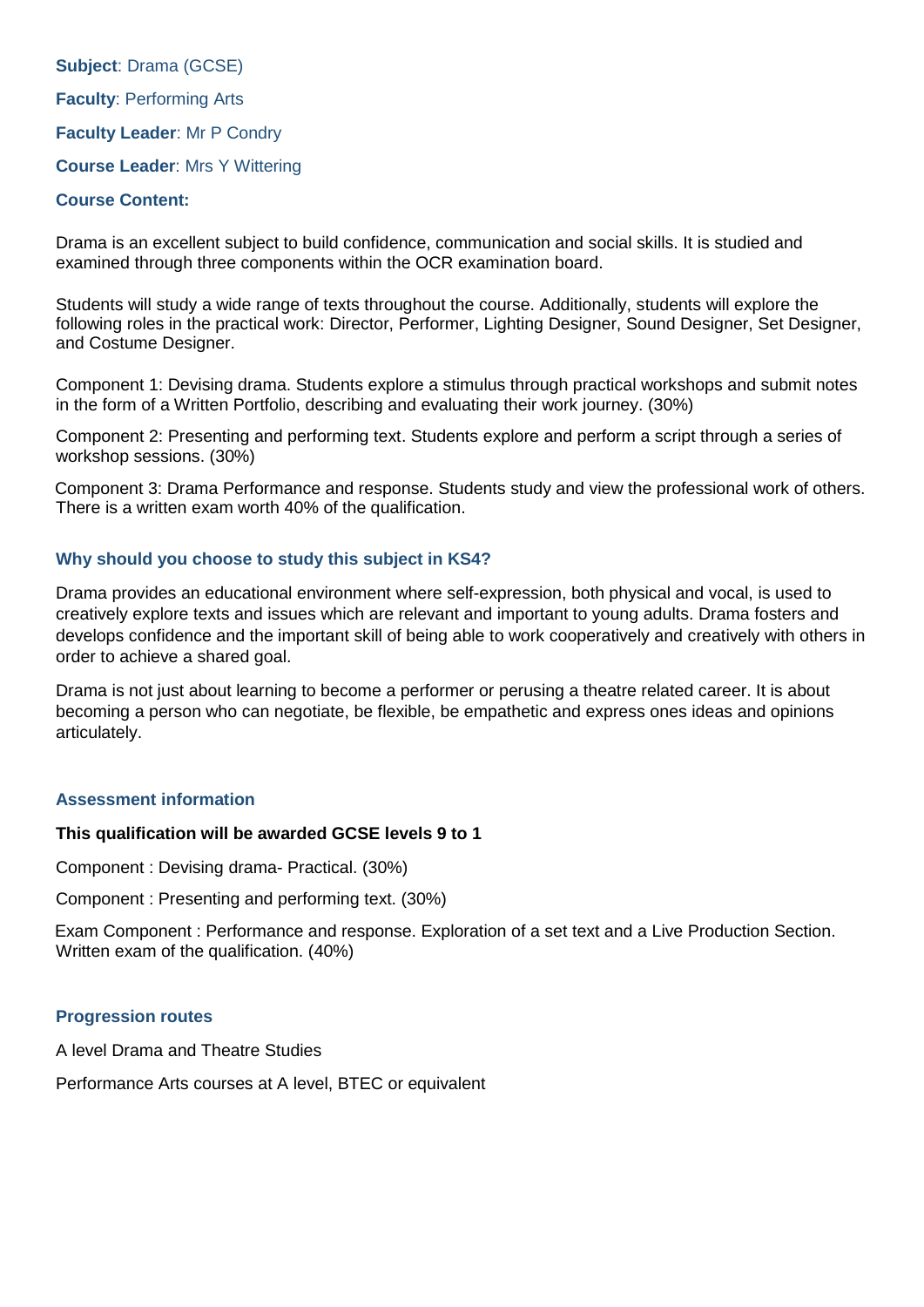**Subject**: Design and Technology - Fashion & Textiles (GCSE) **Faculty: Design, Technology and Innovation Faculty Leader**: Mrs A Blakeley **Course Leader**: Mrs G Williams

# **Course Content**:

GCSE Design and Technology will prepare students to participate confidently and successfully in an increasingly technological world. Students will gain awareness and learn from wider influences on Design and Technology including historical, social, cultural, environmental and economic factors. Students will get the opportunity to work creatively when designing and making and apply technical and practical expertise.

Our GCSE allows students to study core technical and designing and making principles, including a broad range of design processes, materials, techniques and equipment. They will also have the opportunity to study specialist technical principles in greater depth.

This qualification is linear. Linear means that students will sit all their exams and submit all their non-exam assessment at the end of the course.

# **Why should you choose to study this subject in KS4?**

Design and Technology - Fashion and Textiles is an inspiring, rigorous and practical subject. It allows students to develop the creative, technical and practical expertise needed to perform everyday tasks confidently and to participate successfully in an increasingly technological world. They will learn to apply a repertoire of knowledge, understanding and skills in order to design and make high quality prototypes and products for a wide range of users. They will get the opportunity in this course to critique, evaluate and test their ideas and products and the work of others.

#### **Assessment information**

# **This qualification will be awarded GCSE levels 9 – 1**

Assessment is both through coursework 50% and an exam worth 50% of the final grade.

- Written exam: 2 hours, worth 100 marks, 50%.
- Practical application of core technical principles, specialist technical principles, designing and making principles. (Non-exam assessment) 30–35 hours approx. 100 marks, 50%.

#### **Task(s)**

- Substantial design and make task
- Assessment criteria:
	- o Investigating
	- o Designing
	- o Making
	- o Analysing and Evaluating
- Students will produce a working product (prototype) and a portfolio of evidence (max 20 pages)

#### **Progression routes**

Upon completion of this course students can progress onto qualifications such as A 'Level Fashion & Textiles, A Level Product Design or BTEC extended level 3 Diploma in Fashion and Textiles.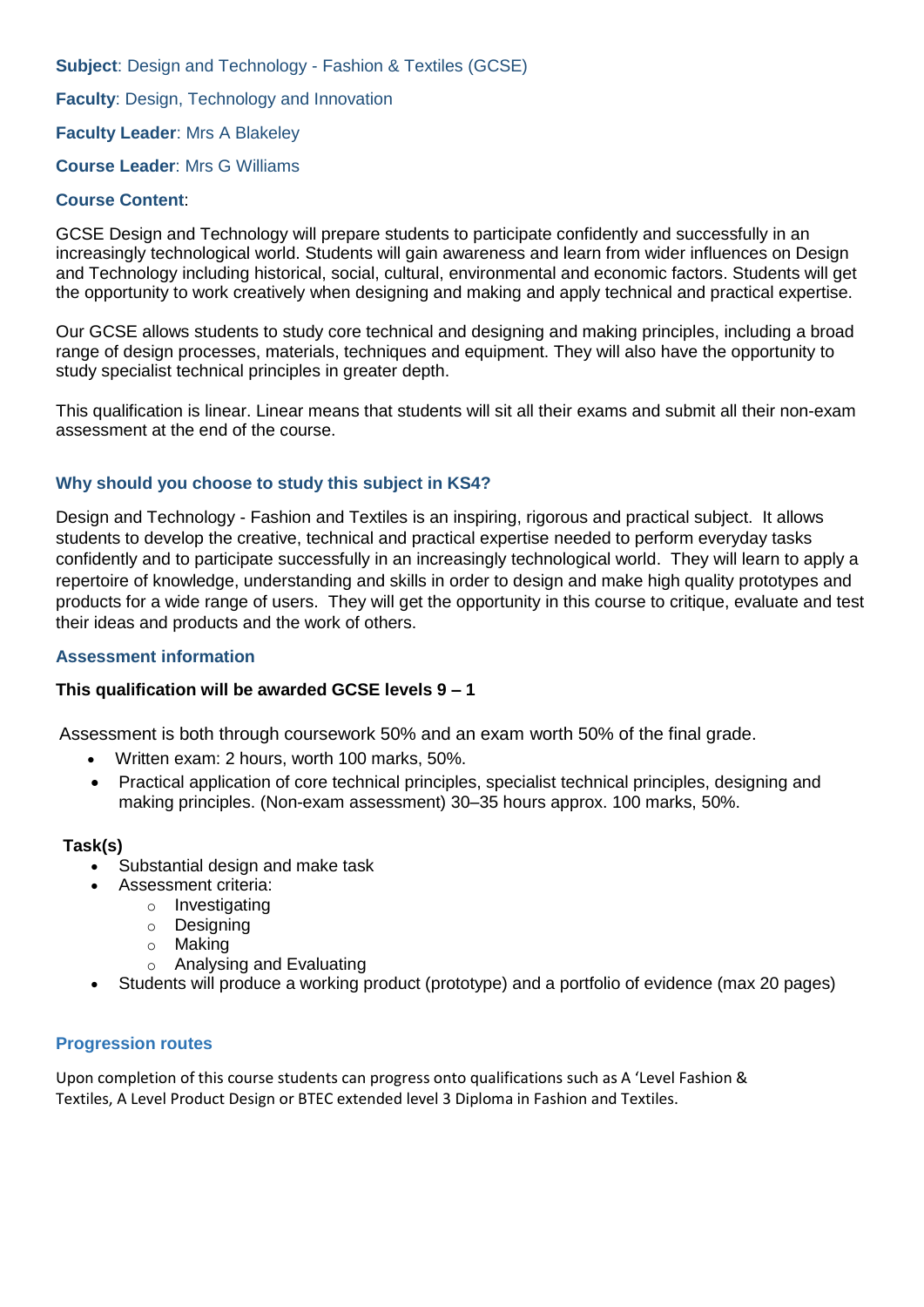**Subject:** Ethics, Philosophy and Religion (GCSE) **Faculty**: Humanities **Faculty Leader**: Mrs N Edney **Course Leader**: Miss C Clayton

# **Course Content:**

Ethics, Philosophy and Religion is a fantastic opportunity for students to explore the deeper questions surrounding existence and truth. It provides the opportunity for students to debate and discuss questions such as 'can war ever be right?', 'why are we here?' and 'should euthanasia be legalised?'. These questions are explored with recognition of how those of religious and non-religious backgrounds would respond. The course enables students to develop their debating technique, oral and written analysis, evaluation and appraisal of arguments.

Students will follow the Edexcel Religious Studies B GCSE with Christianity and Islam as the religions of enquiry. Units of study include Crime and Punishment, Matters of Life and Death, Marriage and Family and Peace and Conflict, alongside an investigation into core religious beliefs and concepts. The course involves 2 exam papers taken at the end of Year 11. There is no coursework.

Studying Ethics, Philosophy and Religion has never been more appropriate and exciting! As members of a global community and with an increasingly diverse workforce; whether in law, medicine, the public sector, business, it is important that the leaders of tomorrow have an understanding of what influences and shapes human behaviour. Ethics, Philosophy and Religion provides the platform for students to cultivate their own understanding of why we are here and why we do what we do – fantastic preparation for living in the wider world

# **Assessment information**

# **This qualification will be awarded GCSE levels 9 to 1**

Edexcel GCSE Religious Studies B Full Course (1RB0)

Paper  $1 = [1 \text{ hour } 45 \text{ minutes}]$ **Religion and Ethics: ISLAM**

- Muslim Beliefs
- Marriage and the Family
- Living the Religious Life (Muslim Practices)
- Matters of Life and Death

Paper  $2 = [1 \text{ hour } 45 \text{ minutes}]$ 

- **Religion, Peace and Conflict: CHRISTIANITY**
- Christian Beliefs
- Peace and Conflict
- Living the Religious Life (Christian Practices)
- Crime and Punishment

The course is taught in 5 lessons a fortnight, over 2 years, with 2 terminal examinations sat in the Summer of Year 11; there is no coursework component.

# **Progression routes**

Students can continue study at Key Stage 5 with our popular A Level course in Philosophy, Ethics and Religion. The course is highly valued by universities and employers, notably listed by Oxbridge and Russell Group universities as a desirable A Level for any course, due to the depth and skillset involved. Moreover, it has the potential to offer excellent skills and awareness for a wide range of careers including journalism, childcare and education, police work, business and law, medicine, social care and community work, charity and diplomatic work.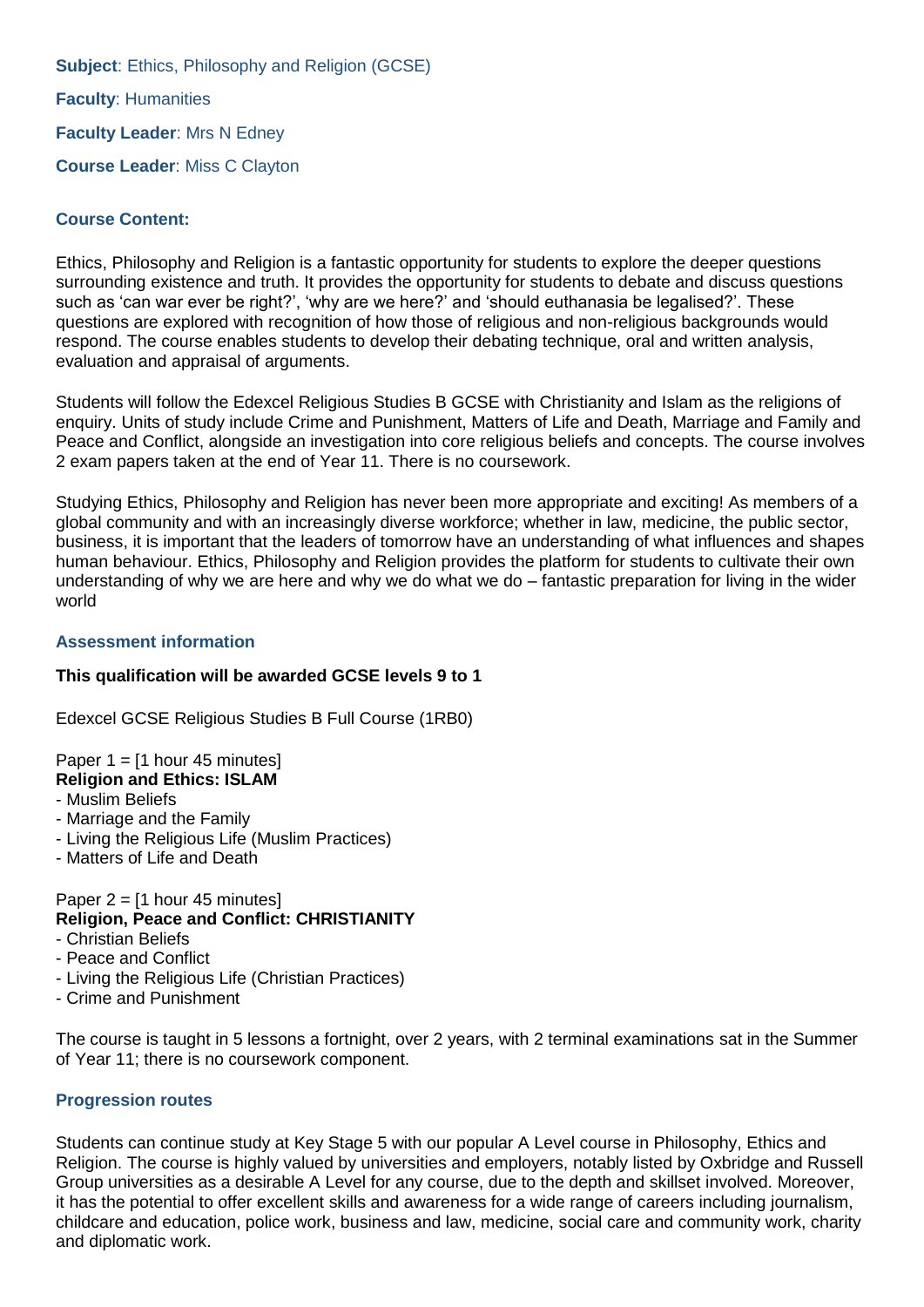**Subject: Food Preparation and Nutrition (GCSE)** 

**Faculty: Design, Technology and Innovation** 

**Faculty Leader**: Mrs A Blakeley

#### **Course Content:**

GCSE Food Preparation and Nutrition gives students the knowledge, understanding and skills required to cook and apply the principles of food science, nutrition and healthy eating.

The majority of the lessons are delivered through preparation and making activities. Students must be able to make the connections between theory and practice to apply their understanding of food and nutrition to practical preparation. The modules studied are:-

- 1. Food, nutrition and health
- 2. Food science
- 3. Food safety
- 4. Food choice
- 5. Food provenance.

#### **Why should you choose to study this subject in KS4?**

GCSE Food Preparation and nutrition offers students the chance to work in an exciting, creative environment where they can explore a passion for food. It allows students to work with a range of ingredients and processes whilst giving them the chance to cook a broad range of challenging dishes. The practical element is a strong focus and it gives students the opportunity to learn through practical skills which is an interesting contrast to the theory lessons. The course content has many similarities to the science and biology curriculum whilst also looking at the practical application of food processing.

#### **Assessment information**

#### **This qualification will be awarded GCSE levels 9 - 1**

#### **Progression routes**

Previous students have pursued careers in the food industry and a number of past students are now successful chefs, some now work abroad in internationally acclaimed restaurants. Many continue to university and have studied dietetics, new product development, nanotechnology, secondary or primary education, agriculture and environmental health. Students learn to work independently – particularly in year 11, which allows them to be more creative and effective time managers. Successful students will be eligible to study this subject at A Level. This subject prepares students for one of the remaining growth employment sectors in the UK.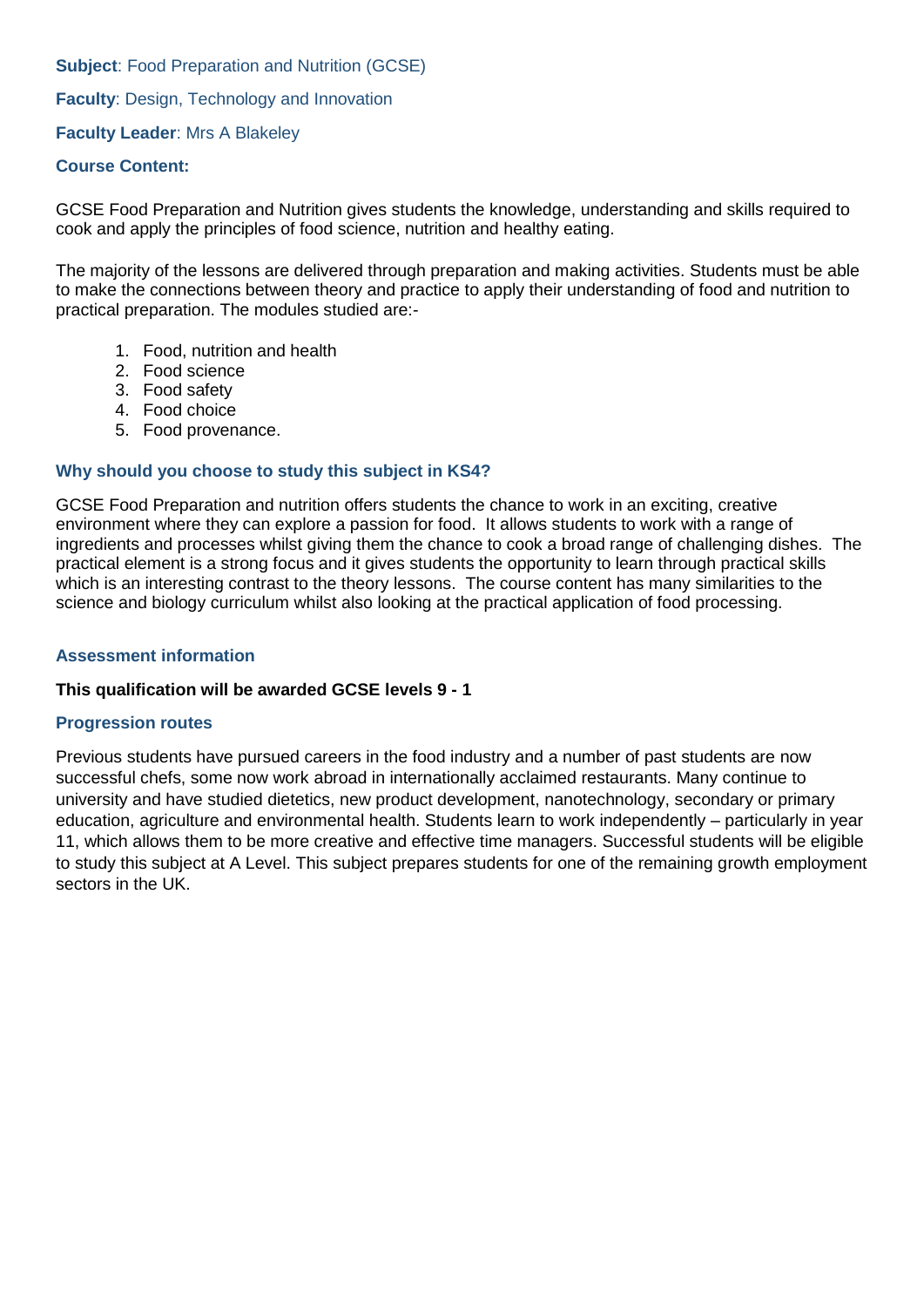**Subject**: Geography (GCSE)

**Faculty**: Humanities

**Faculty Leader**: Mrs N Edney

**Course Leader**: Dr T Watts

# **Course Content:**

Geography is a hugely important subject in the development of the skills and understanding needed to make sense of our rapidly changing world! At Prince Henry's, we study a wide range of fascinating and upto-date topics via an equally wide range of learning activities with an excellent team of teachers: **Physical Geography:** Challenge of Natural Hazards; The Living World; Physical Landscapes of the UK. **Human Geography:** Urban Issues and Challenges; The Changing Economic World; The Challenge of Resource Management.

Students will also complete a skills-based/decision-making exam using pre-released materials, they will also undertake fieldwork to support their class-based learning.

**Post-16/Career options:** Geography bridges the arts and sciences, it works well with almost any A level option choice! It is a highly regarded subject by universities and employers due to the transferable skills and global awareness developed. From working in law, accountancy and teaching to flood management, tourism and the 'green' energy sector, geographers are highly sought after people!

# **Why should you choose to study this subject in KS4?**

Geography is not only up-to-date and relevant, it is one of the most exciting, adventurous and valuable subjects to study today. So many of the world's current challenges boil down to geography, and need the geographers of the future (you!) to help us understand them. Global warming, sustainable food production, natural disasters such as earthquakes and tsunamis, the spread of disease, the reasons for migration and the future of energy resources are just some of the challenges facing the next generation of geographers and make up just a few of the topics you will become experts in when studying Geography.

The Geography course at Prince Henry's has a dynamic mix of topics, as outlined in the summary information. It will enable you to develop the transferable skills needed within and beyond the classroom. The course will give you the chance to get to grips with some of the big issues and challenges which affect our world. You will also have the opportunity to experience geography in action on our fantastic field trip to Iceland, 'the land of fire and ice'!

Geography is a highly popular subject at Prince Henry's and the Faculty has a history of impressive results. Students enjoy and excel in their lessons due to being taught by a team of very experienced, dedicated and enthusiastic teachers. It is an academic subject which works well alongside all other option subjects.

# **Assessment information**

# **This qualification will be awarded GCSE levels 9 to 1**

Assessment in Geography is very straightforward. You will complete three exams at the end of year 11. One paper will cover the physical geography topics and count towards 40% of the final mark. One paper will cover the human geography topics and count towards 40% of the final mark. One paper will cover 'Geographical Applications' and will be based on skills learnt during the course and material released to the students before the exam.

# **Progression routes**

Compared to other subjects, geography graduates are among the most employable of all! They possess the skills that employers look for. In part this is because the subject combines a knowledge of science and an understanding of the arts. GCSE Geography is a valuable subject that will help you to make more sense of some of the many changes taking place in the world that will affect you and other people. It will enable you to develop a huge range of transferable skills including numeracy, literacy, ICT and decision-making.

GCSE Geography can lead you onto a range of further studies, working well with almost all A level combinations (being an academic subject), and would also provide a useful foundation for vocational courses such as media, leisure, travel and tourism. Geographers are highly employable people!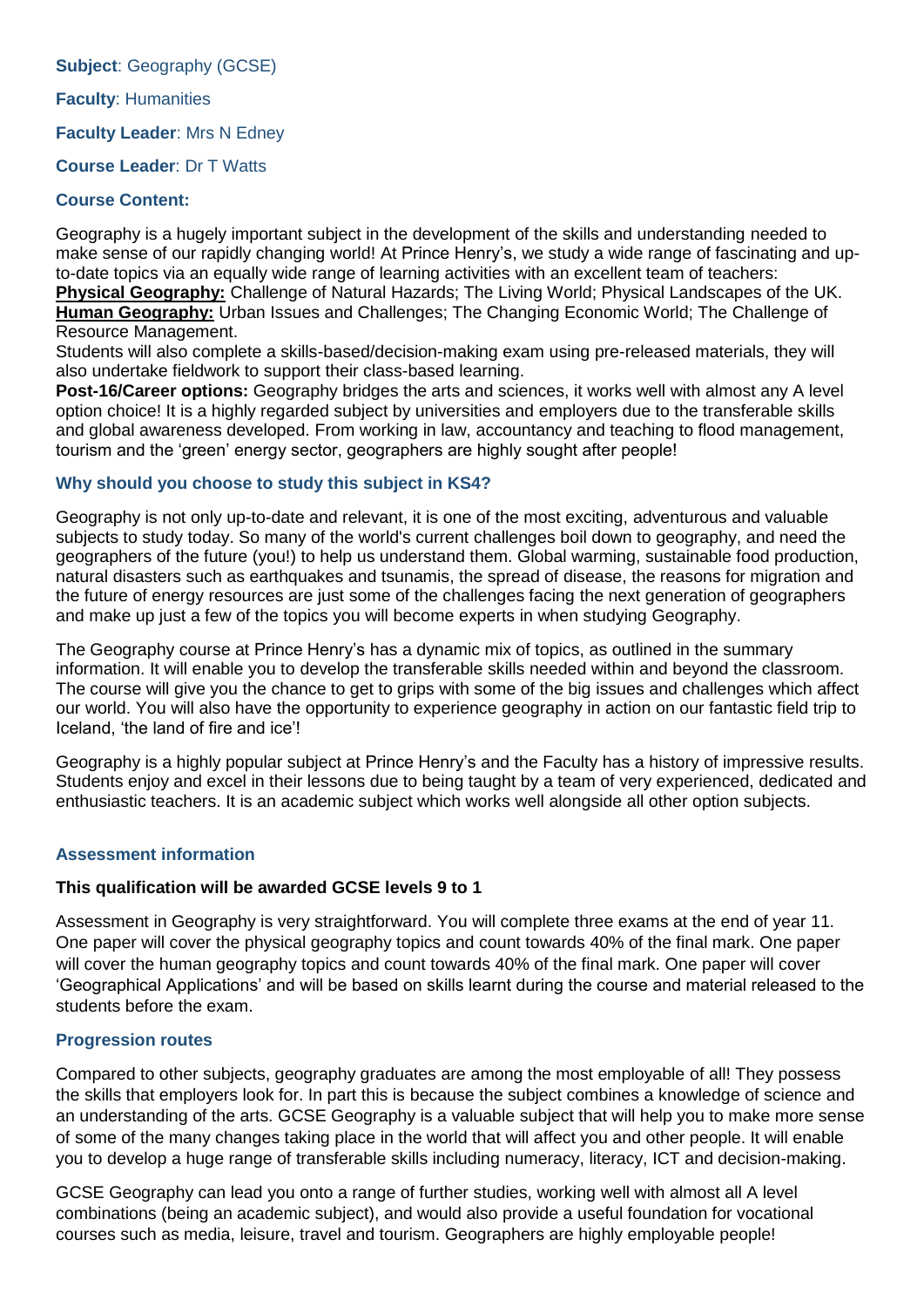**Subject**: German (GCSE) **Faculty: Modern Foreign Languages Faculty Leader**: Mrs J Barber **Course Leader**: Mrs H Rosillo

# **Course Content:**

Becoming a **'Dual Linguist'** is an option which is not widely available in many schools but here at Prince Henry's we are able to offer you this opportunity. Why stop at just one language when you could continue with both and study **AQA GCSE German** as well as your French or Spanish?

Topics such as healthy living, school, problems affecting young people and your local area are all topics you have started to look at in Years 8 and 9 and the course continues to allow you to develop your vocab, structures and your range of ideas on these topics. Independent learning, online activities and work with the German Assistant all play a part in this course in addition to the work done in the classroom.

Following exactly the same structure as the AQA GCSEs in French and Spanish, students are able to transfer and adapt their skills from one language to another and ensure they achieve their potential in not just one, but two languages.

# **Why should you choose to study this subject in KS4?**

Dual linguists are greatly sought after in the world of business and commerce and taking German in addition to your French and Spanish could really help you boost your career and earnings in the future.

German is spoken by over 120 million people and with the global dimension playing an ever increasing role in society, learning the language of one of Europe's most successful countries cannot be overlooked.

As one of the most powerful economic countries in the world, working with German in the future can really help you become successful in business. The pharmaceutical industry is always looking for German speaking scientists for research and development opportunities and for those looking for careers in publishing and the media, being a dual linguist can really help further your career.

Working with the German Assistant and having the opportunity to take part in the popular 'Homestay Exchange' with Aachen allow students to enhance their skills further.

# **Assessment information**

# **This qualification will be awarded GCSE levels 9 to 1**

The final exam is worth 100% of the overall exam mark and is split into four exams. The four skills of listening, reading, speaking and writing are all examined in the final exam and there are two overall tiers of entry – Foundation or Higher. In the final exams, students will demonstrate their knowledge of the language and the language learning skills they have developed throughout the course.

# **Progression routes**

Dual linguists are highly sought after in many areas of society due to their enhanced communication skills and most continue with their studies in the  $6<sup>th</sup>$  form and then later at degree level in order to develop their skills as fully as possible before going into the world of work.

In most areas of the world of work, languages can help further your career. They give you opportunities that are not always available to everyone as not everyone speaks another language, let alone two! Whether working in the travel industry, business, finance or the armed forces, languages will always help open doors and allow you to see and experience the world in a unique and fulfilling way.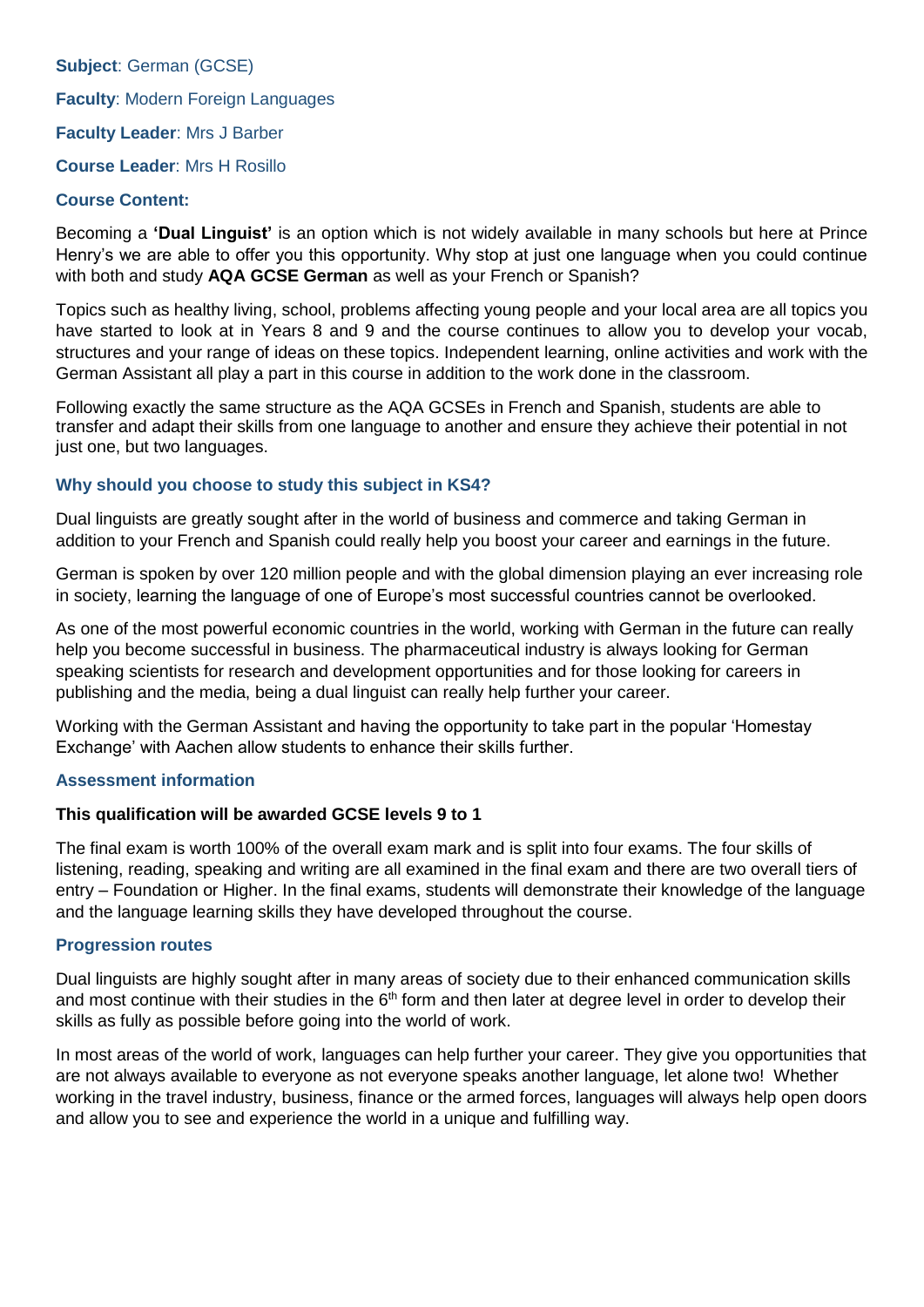**Subject**: Health and Social Care (BTEC First Award) **Faculty**: ICT and Media **Faculty Leader**: Mr S Hunt **Course Leader**: Mrs C Watts **Course Content:**

There has never been a better time to study Health and Social Care. The course considers why some people are more likely to suffer ill health than others and how we can all improve our health to increase our life expectancy. It also looks at how people grow and develop over time and how life events such as marriage, divorce, parenthood and bereavement can affect people. In addition, students are given the opportunity to investigate how services in the local area support people and to demonstrate the skills need to support people through role play.

# **Why should you choose to study this subject in KS4?**

What does it take to be a great youth worker, centre manager, care worker or health visitor? Do you have an interest in working in nursing or education or in social work? Individuals working in the health and social care industry have a positive impact on the people they care for and make a massive contribution to the communities we live in. Health and Social Care provides a practical, real-world approach to learning and develops specific knowledge and skills that learners need to work successfully in the care industry, skills such as:

- Being able to understand and demonstrate specific care values which are used across the health service and in social sectors.
- Initiative and positive communication skills to support people with a diverse range of needs.
- Developing project/self-management and independent learning skills by completing coursework.

# **Assessment information:**

# **This qualification will be awarded Distinction (\*), Distinction, Merit or Pass**

Students studying Health and Social will study the following components:

- 1. Human Lifespan Development (internally assessed)
- 2. Health and Social Care Services and Values (internally assessed)
- 3. Health and Wellbeing (externally assessed)

#### **Progression routes:**

Following this course, students have pursued careers in midwifery, nursing, social work, primary education, and other caring professions. Successful students will also be eligible to study this subject at Level 3 BTEC Health and Social Care at Prince Henry's Grammar School.

It also provides an excellent foundation for college courses or an apprenticeship in Health and Social care or Childcare.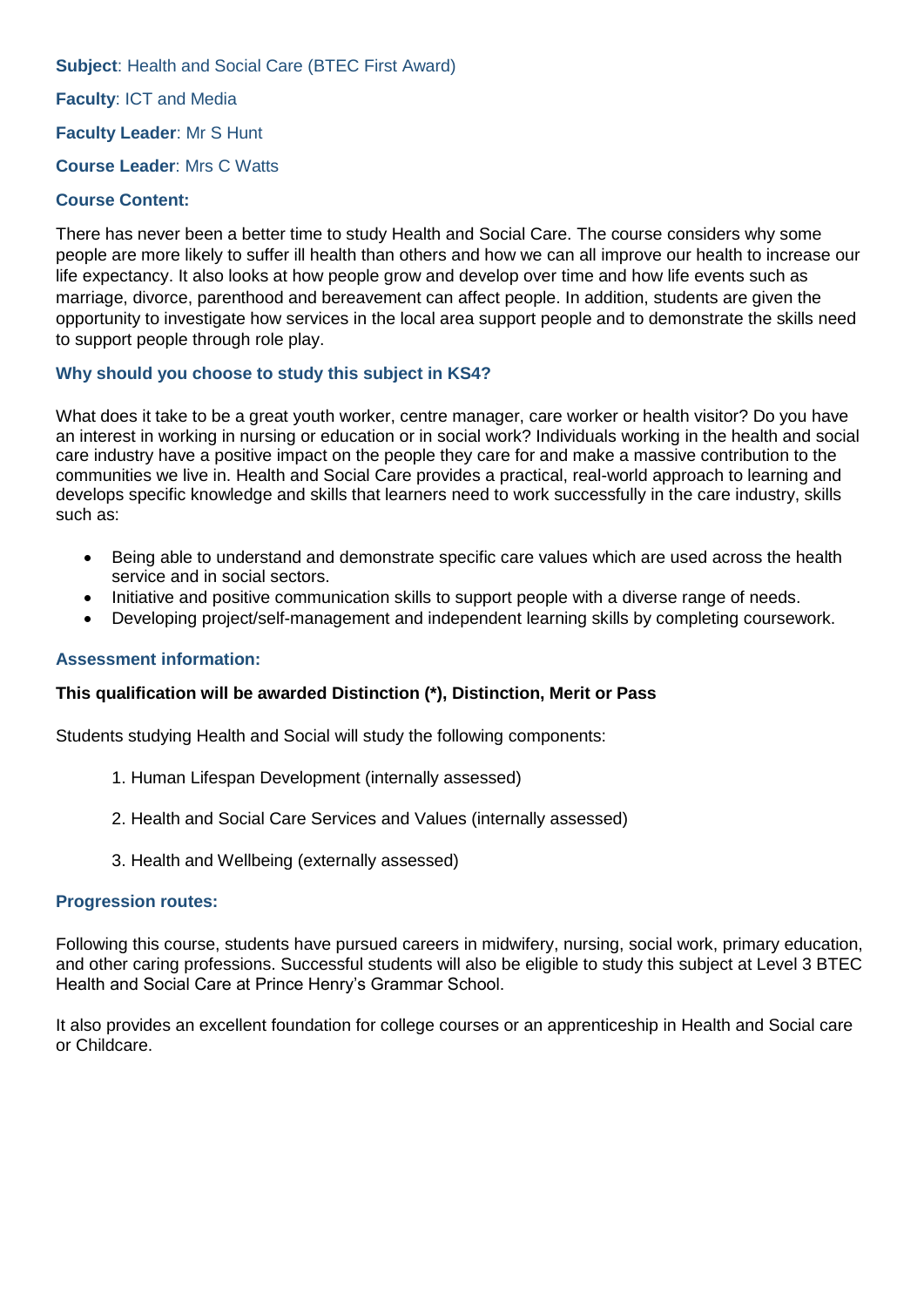**Subject**: History (GCSE) **Faculty**: History **Faculty Leader**: Mrs N Edney **Course Leader:** Mr P Low

# **Course Content:**

GCSE History is a popular and exciting course which covers a range of topic areas which are extremely worthwhile and will certainly grab your attention. The units include a thematic study of Medicine over time and a depth study on Germany 1919-1939 under the rule of the Weimar Republic and the Nazis. In terms of skills, GCSE History helps you to develop your critical and analytical skills whilst at the same time studying fascinating and relevant topics.

# **What are the benefits of continuing to participate in this subject in KS4?**

History offers a myriad of benefits for those who choose to study it at GCSE. It is a subject about people, examining emotions that tear people apart and reasons why people work together towards common goals. It teaches us about different countries, societies and cultures and allows us to appreciate lives that are markedly different to our own. Today's conflicts have their roots in the past, to understand today's society we have to look at the past. Alongside gaining an understanding of 21<sup>st</sup> Century society and how the past has helped to shape this, you will develop many transferable skills, such as research skills, problem solving, critical thinking, analysis and enquiry.

# **Assessment information**

# **This qualification will be awarded GCSE levels 9 to 1**

Students will complete 3 units in GCSE History all of which are assessed by examination at the end of Y11.

# **Unit 1: Thematic study and Historic Environment**

This unit is 30% of the course and includes the study of Medicine from 1250 to the present day as well as a deeper case study of the historic environment of the British sector of the Western Front. This paper focus on students' knowledge, understanding and ability to answer questions on historical concepts such as change and continuity, significance and cause and consequence.

# **Unit 2: British Depth Study and Period Study**

This unit is 40% and the most important of the three units. Students will study Elizabethan England as well as being able to piece together the events that have led to our modern existence. This paper focuses on source analysis.

# **Unit 3: Modern Depth Study**

The final paper focuses on Nazi Germany. This tried and tested unit has always been popular with students, allowing them to learn about how a dictator was able to manipulate his way into power through democratic means.

# **Progression routes**

**"Historians are regarded as having had an education that trains their minds to assemble, organise and present facts and opinions and this a very important quality in many walks of life and careers. History is excellent preparation for many professions" (Which Magazine? Which Subject? 2011).**

History is a subject that delivers a wide range of transferable skills which will allow you to do a lot more than become a History teacher! **Former GCSE History students from Prince Henry's have gone on to careers in the following areas: scientific research, armed forces, politics, law, medicine, police, banking & accountancy, public services, sports journalism, engineering and writing.** This represents just a small cross-section of the career pathways that are on offer to any student that chooses to study History at GCSE Level & beyond!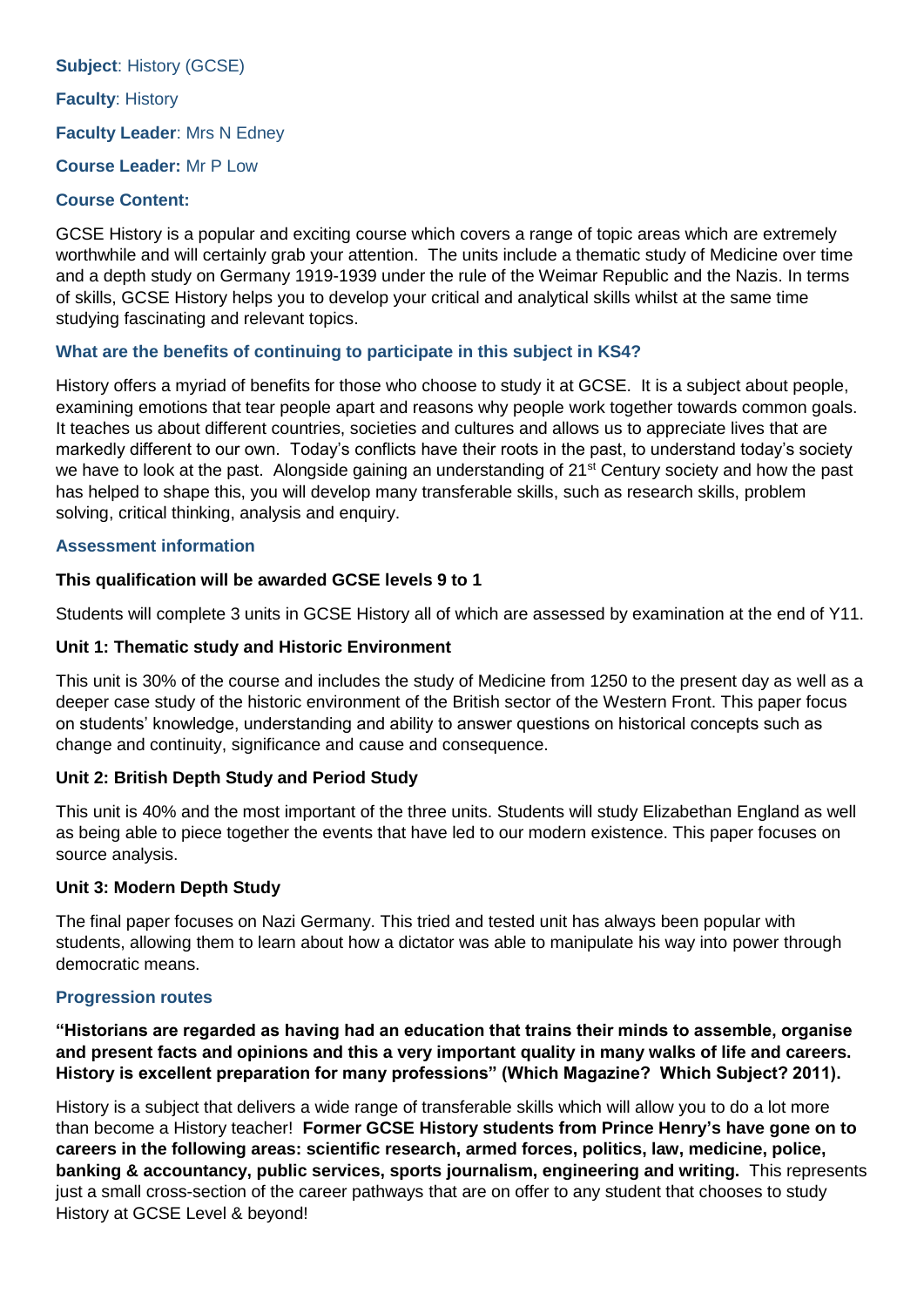**Subject:** Hospitality and Catering (Vocational Award)

**Faculty: Design, Technology and Innovation** 

**Faculty Leader**: Mrs A Blakeley

**Course Leader:** Mrs J Williams

#### **Course Content:**

The WJEC Level 1/2 Vocational Award in Hospitality and Catering is made up of two mandatory units: Unit 1 The Hospitality and Catering Industry Unit 2 Hospitality and Catering in Action Learners must complete both units.

# **Why should you choose to study this subject in KS4?**

The hospitality and catering sector includes all businesses that provide food, beverages, and/or accommodation services. This includes restaurants, hotels, pubs and bars. It also includes airlines, tourist attractions, hospitals and sports venues; businesses where hospitality and catering is not their primary service but is increasingly important to their success. According to the British Hospitality Association, hospitality and catering is Britain's fourth largest industry and accounts for around 10% of the total workforce. Since 2010, over 25% of all new jobs have been within the hospitality and catering sector with the majority of new roles falling within the 18-24 age group, according to a report by People  $1<sup>st</sup>$ .

#### **Assessment information**

# **This qualification will be awarded Distinction (\*), Distinction, Merit or Pass**

Assessment The qualification consists of two components, the first consists of six topics including; 'Food commodities', 'Principles of nutrition', 'Diet and good health', 'The science of food', 'Where food comes from' alongside 'Cooking and food preparation'. The second component involves a 'Food Investigation' and a 'Food Preparation Assessment'. To meet the needs and interest of budding chefs, the assignments offer students a choice of practical briefs to enable them to showcase their culinary skills.

#### Unit 1: The Hospitality & Catering industry Online examination: 90 minutes

The applied purpose of the unit is for learners to use their knowledge and understanding of the hospitality and catering industry in order to propose new hospitality and catering provision to meet specific needs. In this unit, you will learn about the different types of providers within the hospitality and catering industry, the legislation that needs to be adhered to and the personal safety of all of those involved in the business, whether staff or customers. You will learn about the operation of hospitality and catering establishments and the factors affecting their success. The knowledge and understanding you gain will enable you to respond to issues relating to all factors within the sector and provide you with the ability to propose a new provision that could be opened in a given location to benefit the owner and the local community.

#### Unit 2: Hospitality & Catering in action

Non-examination assessment: internally assessed, externally moderated Assessment: 9 hours including 3 hours controlled practical

The applied purpose of the unit is for learners to safely plan, prepare, cook and present nutritional dishes. In this unit you will gain knowledge of the nutritional needs of a range of client groups in order for you to plan nutritional dishes to go on a menu. You will learn and develop safe and hygienic food preparation, cooking and finishing skills required to produce nutritional dishes. The assessment will be based on a choice of tasks released annually.

# **Progression routes**

As part of a collection of qualifications this course can support movement to a variety of post-16 courses at Prince Henry's or elsewhere. The qualification alone will provide a springboard towards catering and/ or hospitality opportunities, which could include apprenticeships and/ or moving to work in the hospitality industry.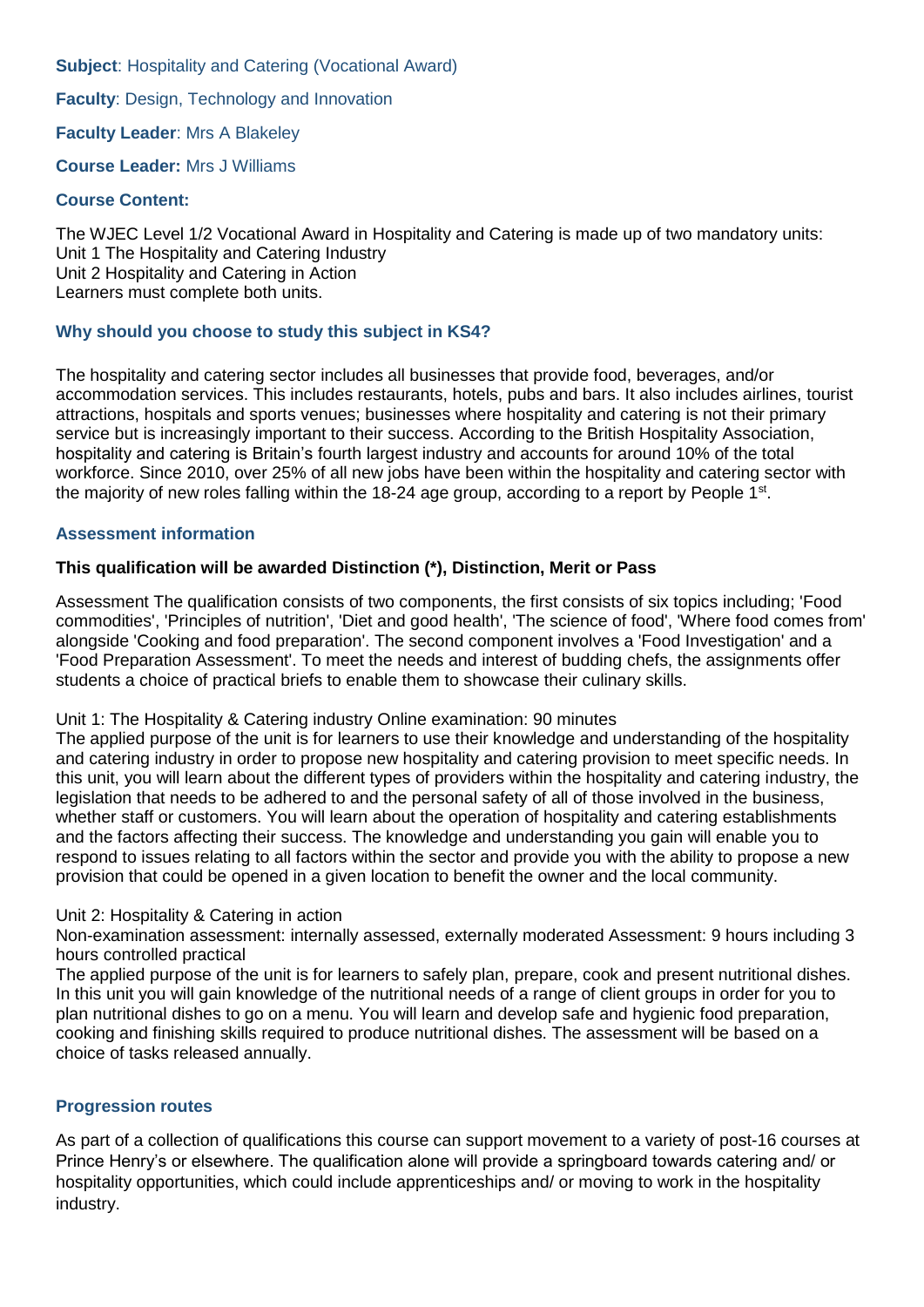**Subject**: Media Studies (GCSE) **Faculty**: ICT & Media Communications **Faculty Leader**: Mr S Hunt **Course Leader**: Mrs S Ellis **Course Content:**

The Media play a central role in our lives. They shape our perceptions of the world through the representations, viewpoints and messages they offer. The media have real relevance and importance in our lives today, providing us with ways to communicate, with forms of cultural expression and the ability to participate in key aspects of society. The economic importance of the media is also unquestionable. The media industries employ large numbers of people worldwide and operate as commercial industries on a global scale. The global nature of the contemporary media, coupled with ongoing technological developments and more opportunities to interact with the media, suggest that their importance in contemporary life can only increase. You probably spend a significant proportion of your time consuming media, whether it be checking your friends out on Instagram, watching videos on YouTube, playing the latest PS4 game, texting your friends or listening to music on websites like Spotify. In Media lessons you will learn about how these products are constructed and how they appeal to audiences. As well as analysing texts, you will learn to create your own video and print texts.

During the course you will study: advertising, film marketing, magazines, music video, newspapers, social media, radio, television and video games. You will study a range of stimulating media texts, some of which will be familiar and some of which will challenge you, but you will develop high level analytical skills as well as practical project management and production skills.

70% of the course is assessed by exam and 30% of the marks come from the practical coursework.

# **What are the benefits of participating in this subject in KS4?**

Media Studies is both an academic and a practical subject. As such it has something to offer all types of students from the most knowledgeable to the creatively gifted. The course:

- develops appreciation and critical understanding of the role of the media in daily life
- combines practical and theoretical knowledge and skills through opportunities for personal engagement and creativity
- encourages an understanding of how to use key media concepts to analyse media products and their various contexts

Students who take this course may be thinking about a career in the Creative Media Industries or planning to take a media course at University or college.

# **Assessment information**

# **This qualification will be awarded GCSE levels 9 - 1**

The Media GCSE : is split into the following three sections ( 70% examination , 30% practical coursework) :

- Component 1: **Exploring Media Language and Representation** (Externally Assessed- 1 hour 30 minute Exam. 30% of qualification )
- Component 2: **Understanding Media Forms and Products** (Externally Assessed 1 hour 30 minute Exam. 40% of Qualification)
- Component 3 : **Creating Media Products** ( Non Exam Assessment 30% of qualification)

# **Progression routes**

GCSE Media Studies students can move on to A Level Media Studies, or a Cambridge Technical Certificate in Media in the sixth form. Students taking this qualification may also move on to college to study level 3 Vocational courses such as BTEC. Studying for a Media Studies GCSE is not just an end in itself. You can develop media technology skills that are applicable in a wide variety of work situations or when studying for other qualifications, such as Art and Design, or A-Level ICT.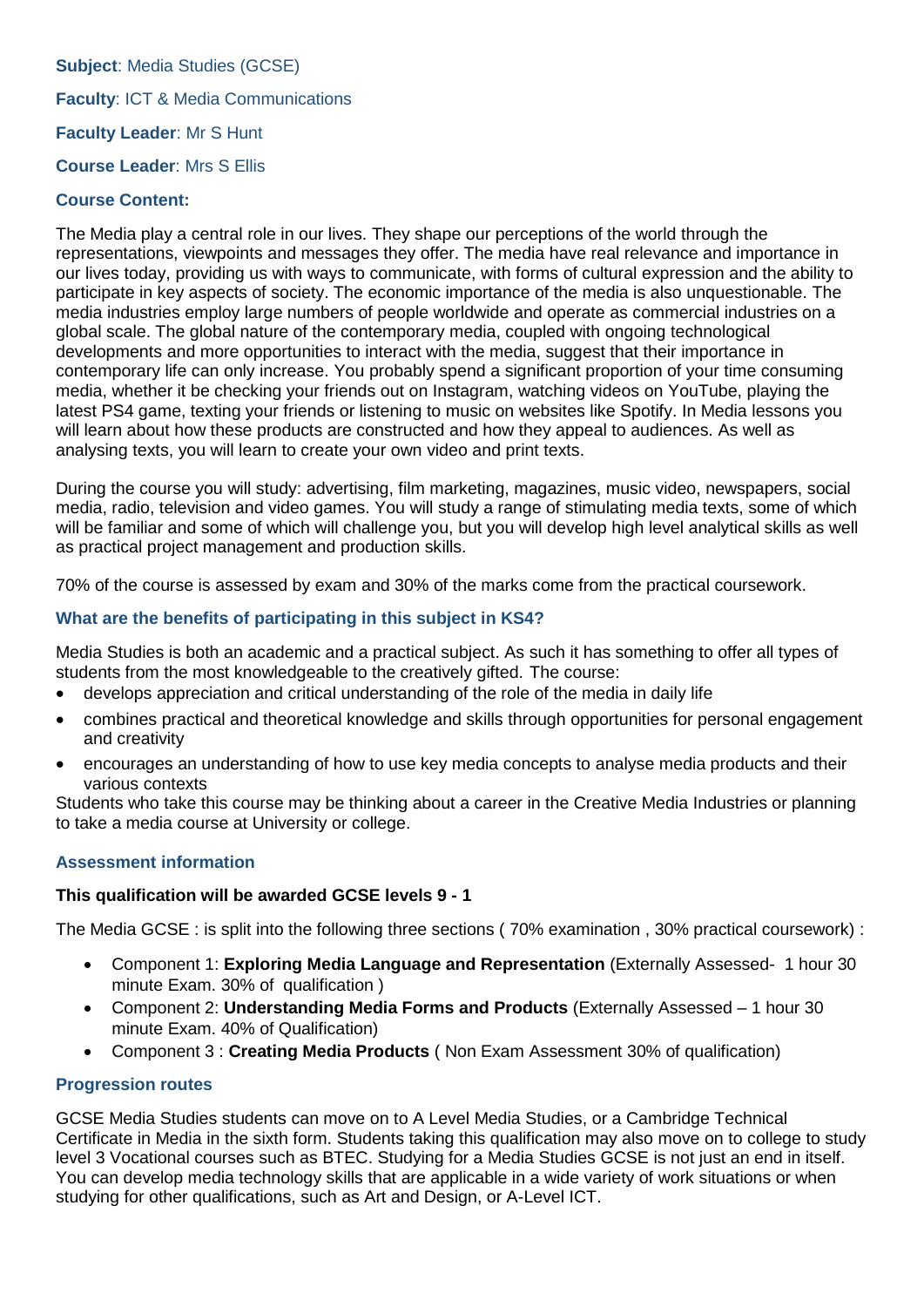**Subject**: Music (GCSE) **Faculty**: Performing Arts **Faculty Leader**: Mr P Condry **Course Content:** 

GCSE Music is a broad qualification designed to allow all different types of musician to flourish. *You are entitled to free instrumental/vocal lessons in school if you take this course*. You will earn all the skills required to progress as a musician including how to perform successfully and how to compose your own music creatively. You will also learn some of the theory behind music, learning to apply this knowledge in many practical ways. The vast majority of lessons are practical in nature, regardless of which one of the three strands is the focus for that day.

# **What are the benefits of continuing to participate in this subject in KS4?**

If you play an instrument and have lessons in school, one of the major benefits is that you will receive free tuition. Music is analytical, creative and expressive, all at once! It helps you to develop skills for the future, such as performing in front of others (which may help with public speaking/presenting). It also enables you to be a great communicator and develop your composing skills, which helps creativity. There is no other subject that allows you to communicate so many emotions and moods without speaking (and often communicate what words cannot express). Musicians are highly skilled individuals!

# **Assessment information**

# **This qualification will be awarded GCSE levels 9 to 1**

Performing – one solo performance and one ensemble (group) performance (30%). Performances may comprise more than 1 piece, as you have to perform at least 4 minutes' of music, with at least 1 minute solo and at least 1 minute ensemble. There are options to perfrom using music technology e.g. music studio software

Composing – two original compositions by you lasting a minimum of 3 minutes in total (30%). One composition will be in response to a brief set by the exam board.

Understanding music – a 1h 30m written exam with some questions being in response to music played on a CD. You will study music from a variety of different genres for this exam including contemporary Pop music.

# **Progression routes**

GCSE Music prepares you well for A level Music, A level Music Technology, Level 3 BTECs in Music and Performing Arts.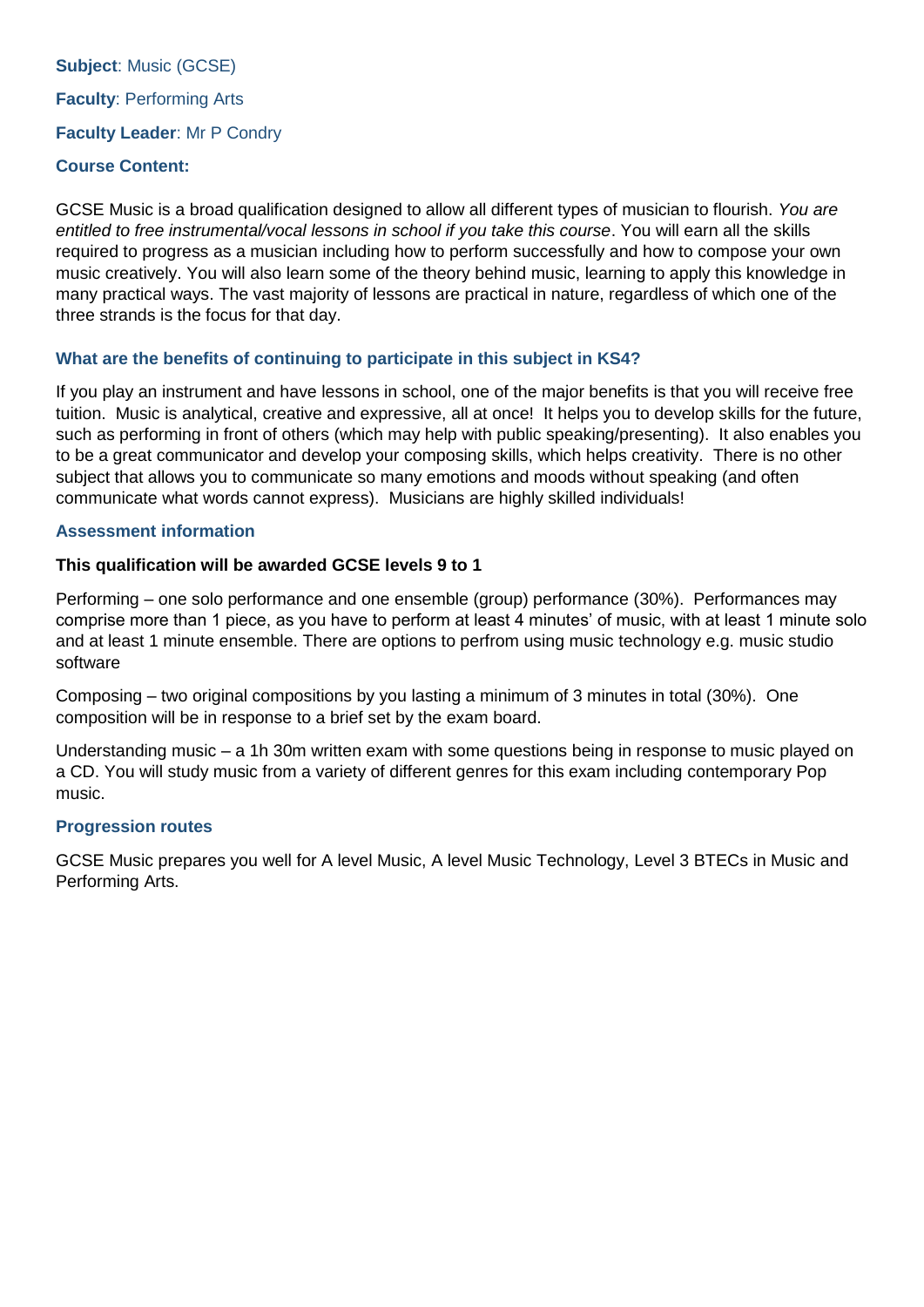**Subject**: Physical Education (GCSE)

**Faculty: Physical Education and Sport** 

**Faculty Leader**: Mr D Curtis

# **Course Content:**

# **Why should you choose to study GCSE Physical Education in KS4?**

Choose GCSE Physical Education if:

- $\checkmark$  You have a genuine ability and interest in a range of practical PE activities and theoretical topics
- $\checkmark$  You must be taking part in high quality physical activity/sport in your own time (in/out of school).
- $\checkmark$  You want to learn more about how physical activity benefits you and you want to become better at the sports you take part in.
- $\checkmark$  You want to develop life skills that employers really value. It improves your ability to coach, lead and supervise people.
- $\checkmark$  You want to develop your fitness and learn how to develop the fitness of others.
- $\checkmark$  You are interested in biological and psychological theory in a sporting context.

# **Assessment information**

# **This qualification will be awarded GCSE levels 9 to 1**

The GCSE course is assessed over three units.

- **Unit 1** The Human body and movement in physical education and sport. This is assessed through a written examination and contributes up to 30% of your total marks.
- **Unit 2** Socio-cultural influences and well-being in physical activity and sport. This is assessed through a written examination and contributes up to 30% of your total marks.
- **Unit 3 – Practical performance in three sports**. You will be assessed in your practical performances as a participant in one team sport, one individual sport and one team or individual sport. This contributes 30% of your total marks, plus an **analysis of performance** in one of the chosen activities, which is worth 10% of the total marks and should include analysing your own or someone else's performance and planning way to improve this.

# **Progression routes**

As well as being the ideal preparation for the A level Physical Education course, GCSE PE allows for the progression to related vocational qualifications such as the BTEC National in Sport or Sport and Exercise **Science** 

The course develops the transferable and key skills that employers are looking for and can lead to a wide variety of employment opportunities. This can include further training in such areas as recreational management, leisure activities, coaching, officiating, fitness industry, physiotherapy, psychology, medicine, nutrition, the armed forces and civil service.